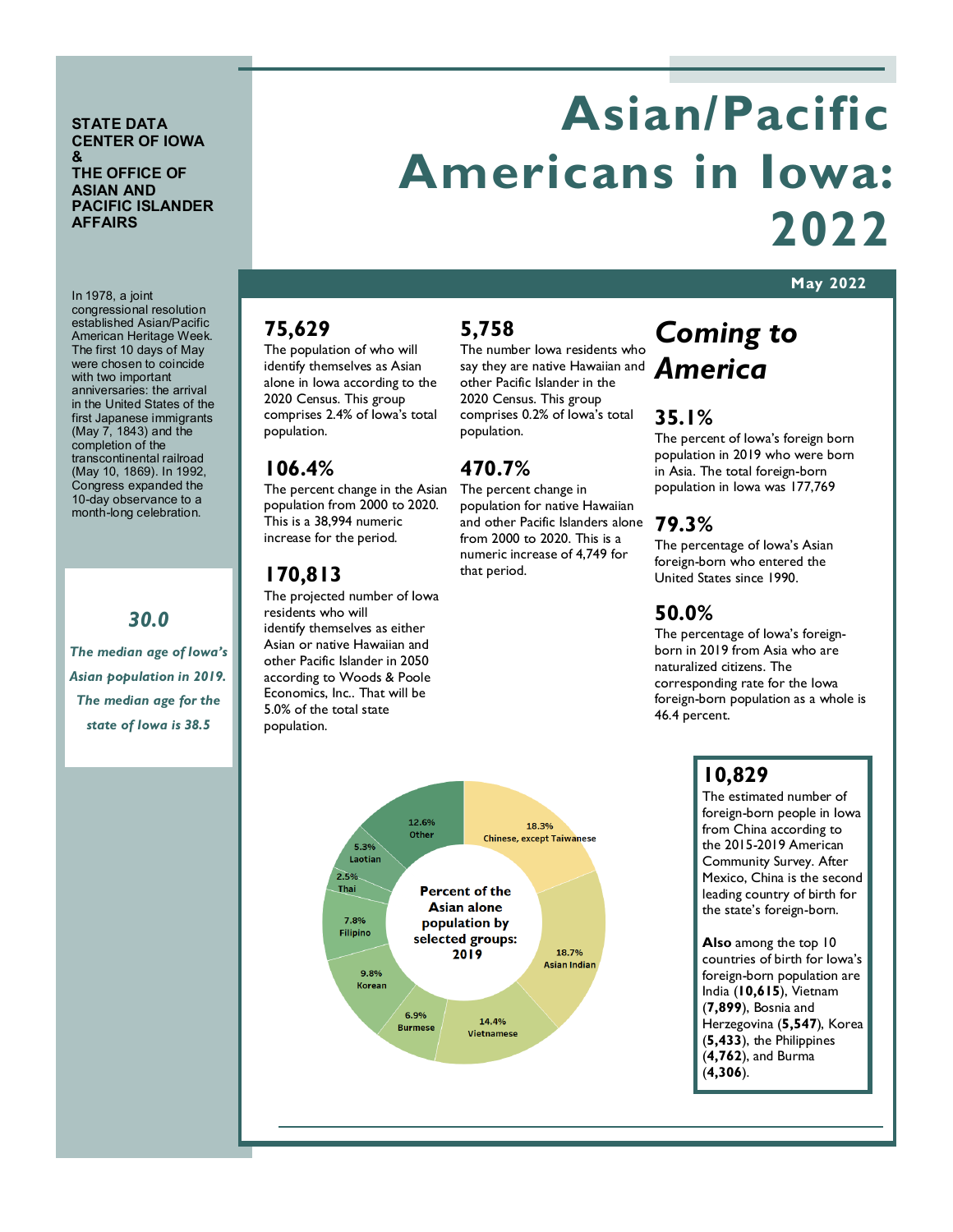#### **Page 2 Asian/Pacific Americans in Iowa: 2022**

**Top 5 counties and cities of residence for all Asian alone in Iowa**

| County         | 2020   | 2010   | Percent<br>Change |
|----------------|--------|--------|-------------------|
| Polk           | 24,510 | 15,220 | 61.0%             |
| <b>Johnson</b> | 8.599  | 6,819  | 26.1%             |
| Story          | 5,461  | 5,383  | 1.4%              |
| Linn           | 5,374  | 3,806  | 41.2%             |
| Dallas         | 5,009  | 1,662  | 201.4%            |

| City         | 2020   | 2010  | Percent<br>Change |
|--------------|--------|-------|-------------------|
| Des Moines   | 14,474 | 8,990 | 61.0%             |
| lowa City    | 5,482  | 4,680 | 17.7%             |
| Ames         | 5,258  | 5,175 | 1.6%              |
| West         | 4,814  | 2.709 | 77.7%             |
| Cedar Rapids | 3.764  | 2,796 | 34.6%             |

*Counties and cities*

#### **24,510**

The number of Asians in Polk county in 2020, which leads all counties in Iowa. Polk county has both the largest population and the largest numerical increase (9,290) of people in this group between 2010 and 2020.

Jefferson county is where Asians make up the highest proportion of the total population (8.5 percent).

#### **854**

The number of native Hawaiians or Pacific Islanders in Black Hawk county in 2020, which leads all counties in Iowa.

Buena Vista county is where native Hawaiians and other Pacific Islanders make up the largest proportion (3.0 percent) of the total population.



**Top 5 counties and cities of residence for all Native Hawaiians and/or other Pacific Islanders alone in Iowa**

| County             | 2020 | 2010 | Percent<br>Change |
|--------------------|------|------|-------------------|
| <b>Black Hawk</b>  | 854  | 201  | 324.9%            |
| Dubuque            | 829  | 288  | 187.8%            |
| Woodbury           | 661  | 106  | 523.6%            |
| <b>Buena Vista</b> | 620  | 100  | 520.0%            |
| l inn              | 528  | 180  | 193.3%            |

| City         | 2020 | 2010 | Percent<br>Change |
|--------------|------|------|-------------------|
| Dubuque      | 798  | 268  | 197.8%            |
| Waterloo     | 712  | 197  | 261.4%            |
| Sioux City   | 64 I | 102  | 528.4%            |
| Ottumwa      | 504  | 47   | 972.3%            |
| Cedar Rapids | 488  | 147  | 232.0%            |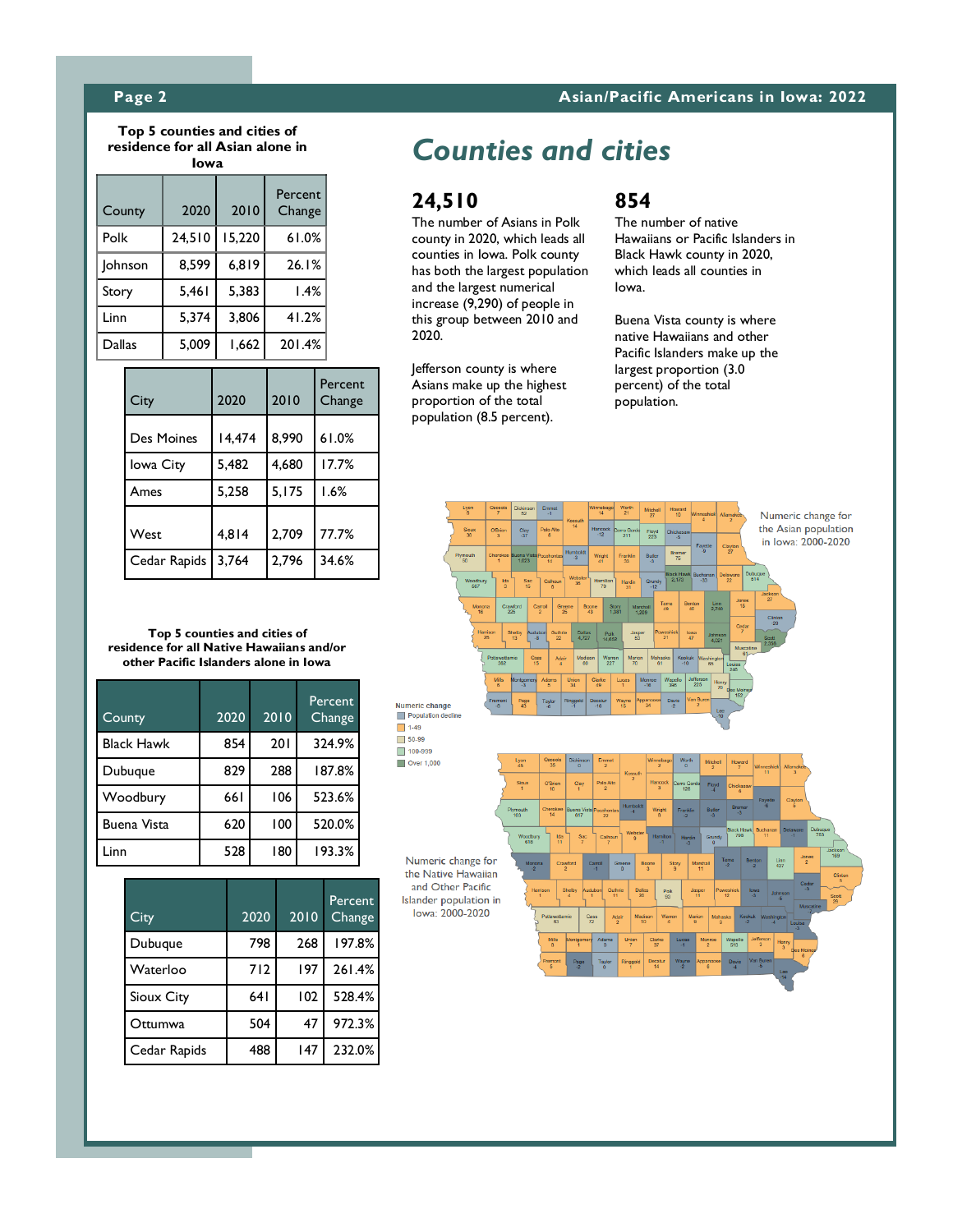## *Education*

#### **16,158**

The number Asian and Pacific Islanders enrolled in the state's elementary and high schools during the 2021 -2022 school year.

#### **80.6%**

Percent increase in enrollment between the 1999-2000 school year and 2021-2022. *Source: Iowa Department of Education*

#### **51.0%**

The percentage of Asians in 2019, age 25 and over, who have a bachelor's or higher degree education. Asians have the highest proportion of college graduates of any race or ethnic group in the state. The corresponding rate for all Iowans in this age group is **29.3** percent.

#### **79.8%**

The percentage of Asians in 2019, age 25 and over, who are high school graduates. The corresponding rate for all Iowans is **92.6** percent.

#### **28.7%**

The percentage of Asians in 2019, age 25 and over, who have a graduate degree (e.g., master's, Ph.D., M.D. or J.D.). The corresponding rate for all adults in the age group is **9.5** percent.

#### **21.0%**

The percentage of Native Hawaiian and other Pacific Islanders, age 25 and over, who have a bachelor's or higher degree education.

#### **79.6%**

The percentage of Native Hawaiian and other Pacific Islanders, age 25 and over, who are high school graduates. *Source: 2015- 2019 American Community Survey 5-year estimates*

#### **Languages Languages 12,515**

Chinese at home in 2019. Chinese Is the most which spoken Asian<br>language in the state. Also among anguage in the state: 7 as also<br>the most frequently spoken the most frequently spoken<br>| languages are: Vietnamese (9,781), Islander-owned firms be-(4,631); Korean (4,401); and  $T$ agalog (3,486). The number of people who speak is the most widely spoken Asian

years, with 2012 being the most current current

waii and other Pacific

*Age* **38.3%**

The percentage of the native Hawaiian and other Pacific Islander population that are under 18; 3.6 percent are 65 or over. *Source: 2015-2019 American Community Survey 5-year estimates*

#### **22.3%**

The percentage of people identifying themselves as Asian in 2019 that are under 18; 6.5 percent are 65 or over.

# *Serving Our Nation*

*829*

The number of Asian-American and Native Hawaiian and other Pacific Islander American military veterans. *Source: 2015-2019 American Community Survey 5-year estimates*

#### **4**,400 **Income and poverty**

#### 2012. **\$58,431**

dataset available.

**2.2%**

The median income of households in 2019 whose nousenoiders reported<br>their race as Asian. The cifeir race as Asian. The<br>median household income in Iowa in 2012. for all Iowans is **\$61,691**. householders reported

#### **\$63,200**

The median income of households whose householders reported their race as native Hawaiians and other Pacific Islanders in 2019.

#### **14.5%**

The poverty rate in 2019 for those who reported their race as Asian. The corresponding rate for Iowa as a whole is **11.2 percent.**

#### **34.1%**

The poverty rate for those who reported their race native Hawaiians and other Pacific Islanders in 2019.